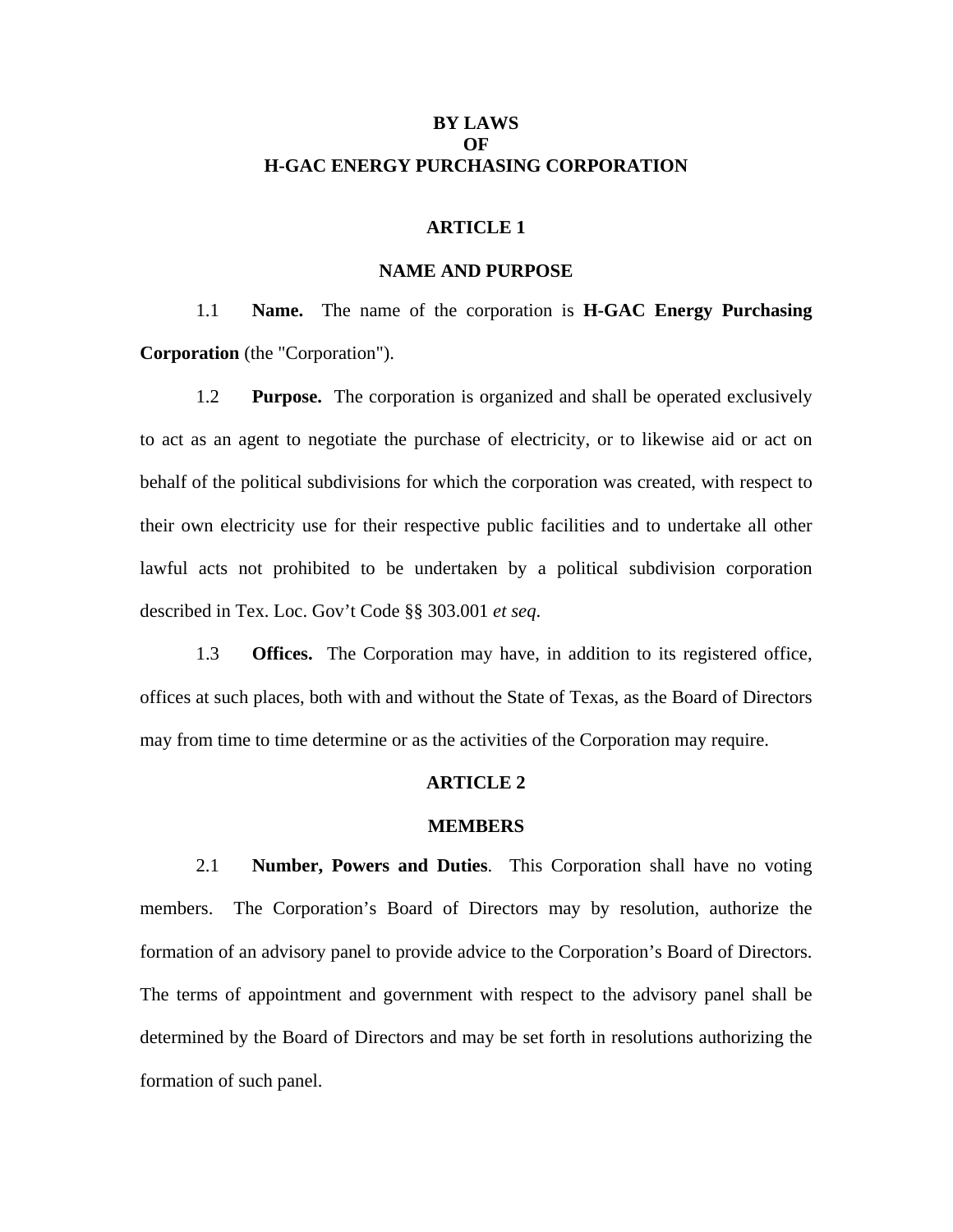2.2 **Identity**. The identity of the advisory members of this Corporation shall be determined by the Board of Directors (each, an "Advisory Member").

2.3 **Non-Liability of Advisory Members**. The Advisory Members shall not be individually liable for the debts, liabilities, or obligations of the Corporation.

# **ARTICLE 3**

### **BOARD OF DIRECTORS**

3.1 **Number, Tenure, and Vacancies.** The direction and management of the affairs of the Corporation and the control and disposition of its properties and funds shall be vested in a Board of Directors (the "Board") which shall consist of not less than three (3) persons. Such number of directors shall from time to time be fixed and determined by the Board of Directors of the Houston-Galveston Area Council, a political subdivision created under Tex. Local Gov't Code Ann. §§391 ("H-GAC Board") and shall be set forth in the notice of any meeting of the H-GAC Board held for the purposes of electing directors. Until changed by the H-GAC Board in accordance with these Bylaws, the number of directors constituting the Board shall be three (3). The original directors shall hold office until the first annual meeting of the directors and until their successors are duly elected and qualify; thereafter, directors so elected shall hold office for a period of one (1) year and until their successors are duly elected and qualify. A director elected by virtue of an increase in the number of directors of the Corporation shall hold office until the next annual meeting of directors and until his or her successor is duly elected and qualifies. A vacancy shall be declared in any seat on the Board upon the death, resignation or removal of the occupant thereof, or upon the disability of any occupant rendering him or her permanently incapable of participating in the management and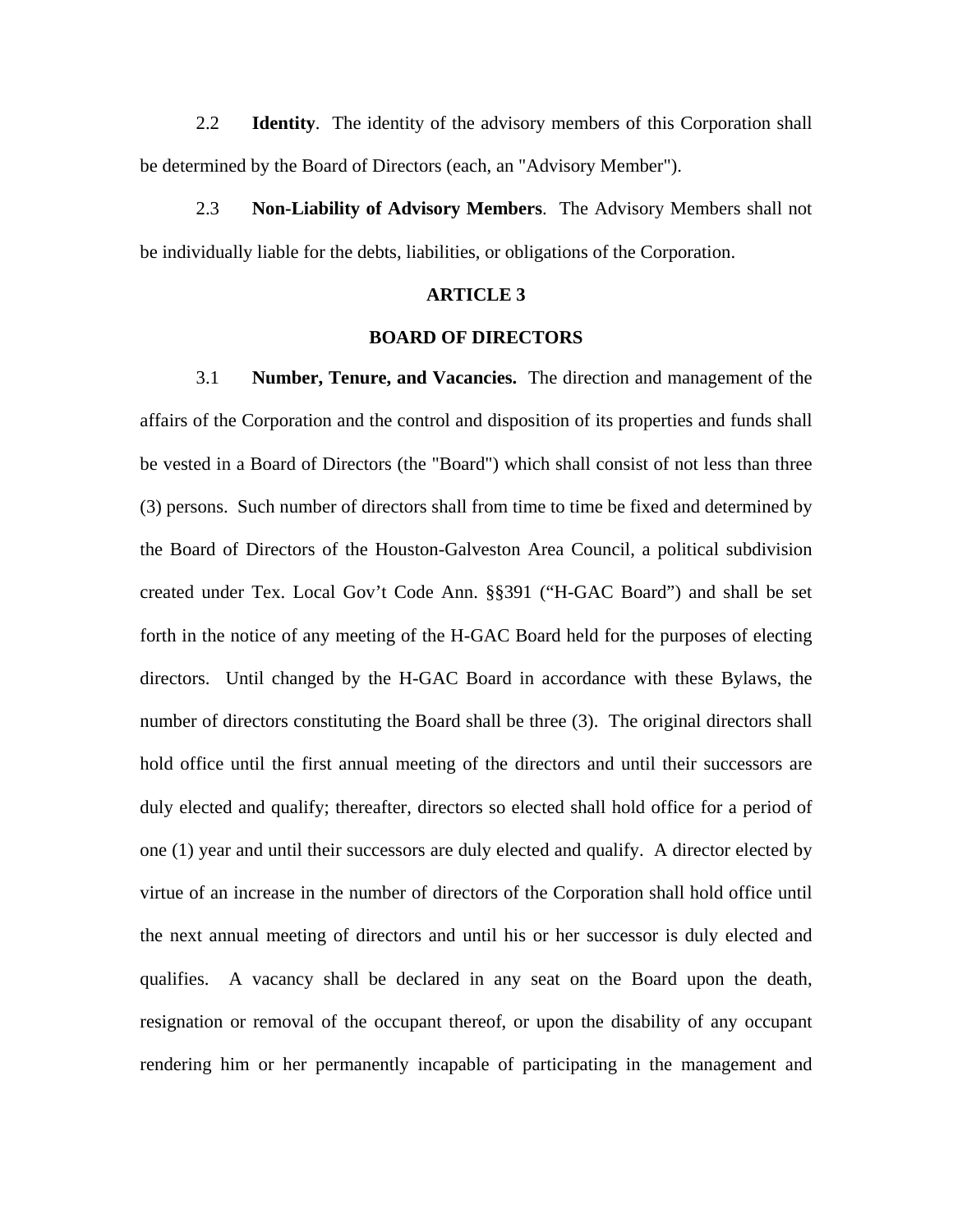affairs of the Corporation. In case of election to fill a vacancy, the term of the successor shall be for the unexpired term for which the former occupant thereof was elected.

3.2 **Resignation of Directors.** Each director shall have the right to resign at any time upon written notice thereof to the President or Secretary of the Corporation. Unless otherwise specified in the notice, the resignation shall take effect upon receipt thereof, and the acceptance of such resignation shall not be necessary to make it effective.

3.3 **Removal of Directors.** The H-GAC Board may remove at any time a director from the Board when such removal is determined by the H-GAC Board to be in the best interest of the Corporation.

3.4 **Election.** Directors constituting the initial Board shall be named in the Articles of Incorporation of the Corporation. Thereafter, successor directors shall be elected at a regular meeting of the H-GAC Board to serve terms as directed by the H-GAC Board. A director may be elected to succeed himself or herself.

3.5 **Annual Meeting.** The annual meeting of the Board for the election of officers and the transaction of such other business as may lawfully come before the meeting shall be held at such time and on such day as established from time to time by the Board. The Chairman of the Board or the Secretary of the Corporation shall give a minimum of one day's notice of such meeting to each director, either personally or by mail, telecopy, telex or telegraph.

3.6 **Order of Business.** The order of business at the annual meeting shall be as follows:

- (a) Roll call.
- (b) Reading of the notice of the meeting.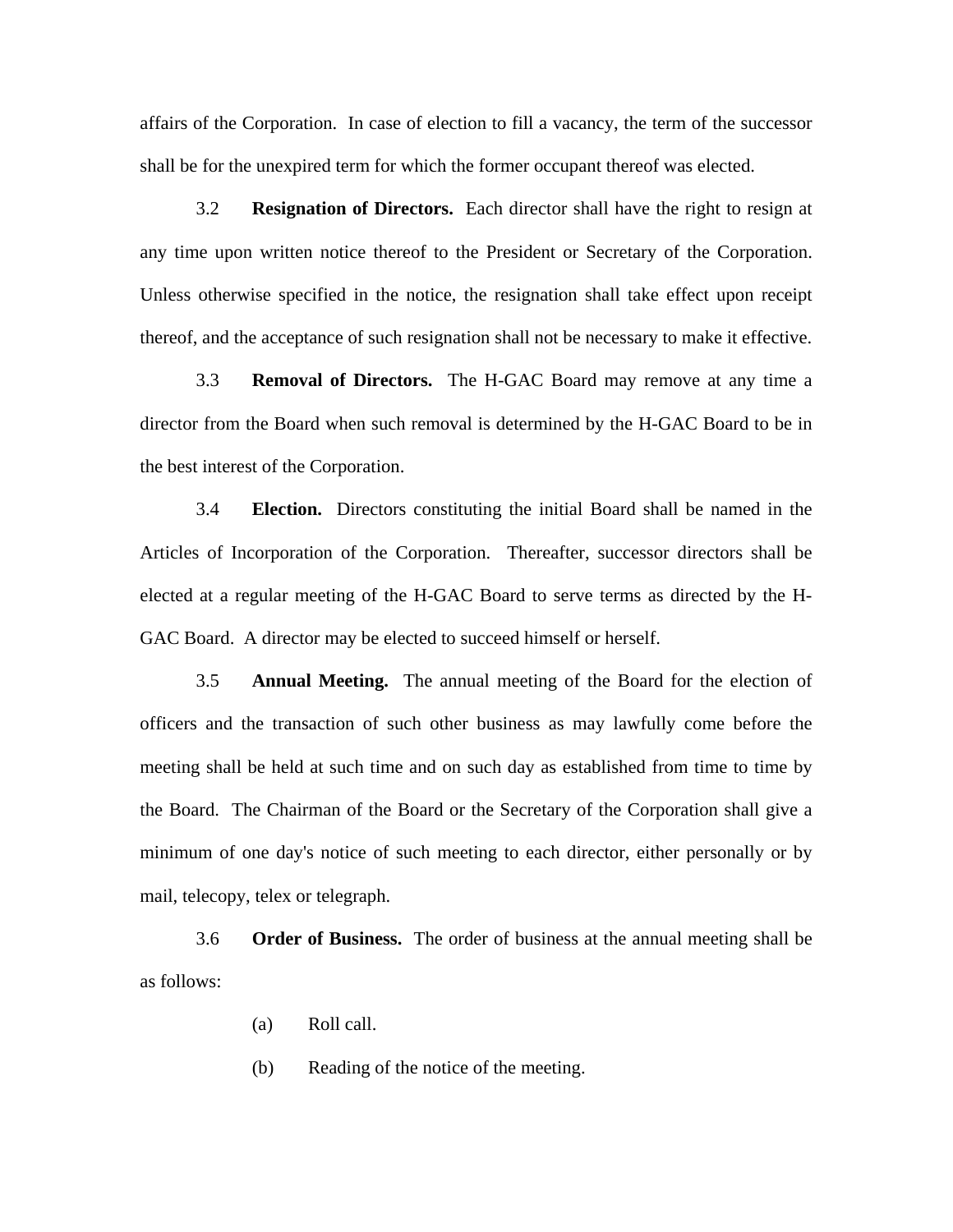(c) Reading of the minutes of the preceding meeting and action thereon.

- (d) Acknowledge election of directors by H-GAC Board.
- (e) Reports of officers.
- (f) Election of officers.
- (g) Miscellaneous business.

3.7 **Additional Meetings.** Meetings of the Board shall be held no less than quarterly and additional meetings shall be held whenever called by the Chairman of the Board of the Corporation or upon written request of any two directors. The Chairman of the Board or the Secretary shall give one day's notice of each such quarterly meeting and any special meeting either personally or by mail, telecopy, telex or telegraph.

3.8 **Quorum for Meetings.** A majority of the directors shall constitute a quorum for the transaction of business at all meetings convened according to these bylaws.

3.9 **Voting.** The affirmative vote of a majority of the directors present at a meeting at which a quorum is present shall be the act of the Board, except as may be otherwise specifically provided by law or these bylaws.

3.10 **Proxies.** A director may vote at a meeting of the Board by proxy executed in writing by the director and delivered to the Secretary of the Corporation at or prior to such meeting; however, a director present by proxy at any meeting of the Board may not be counted to determine whether a quorum is present at such meeting. Each proxy shall be revocable unless expressly provided therein to be irrevocable, and unless otherwise made irrevocable by law.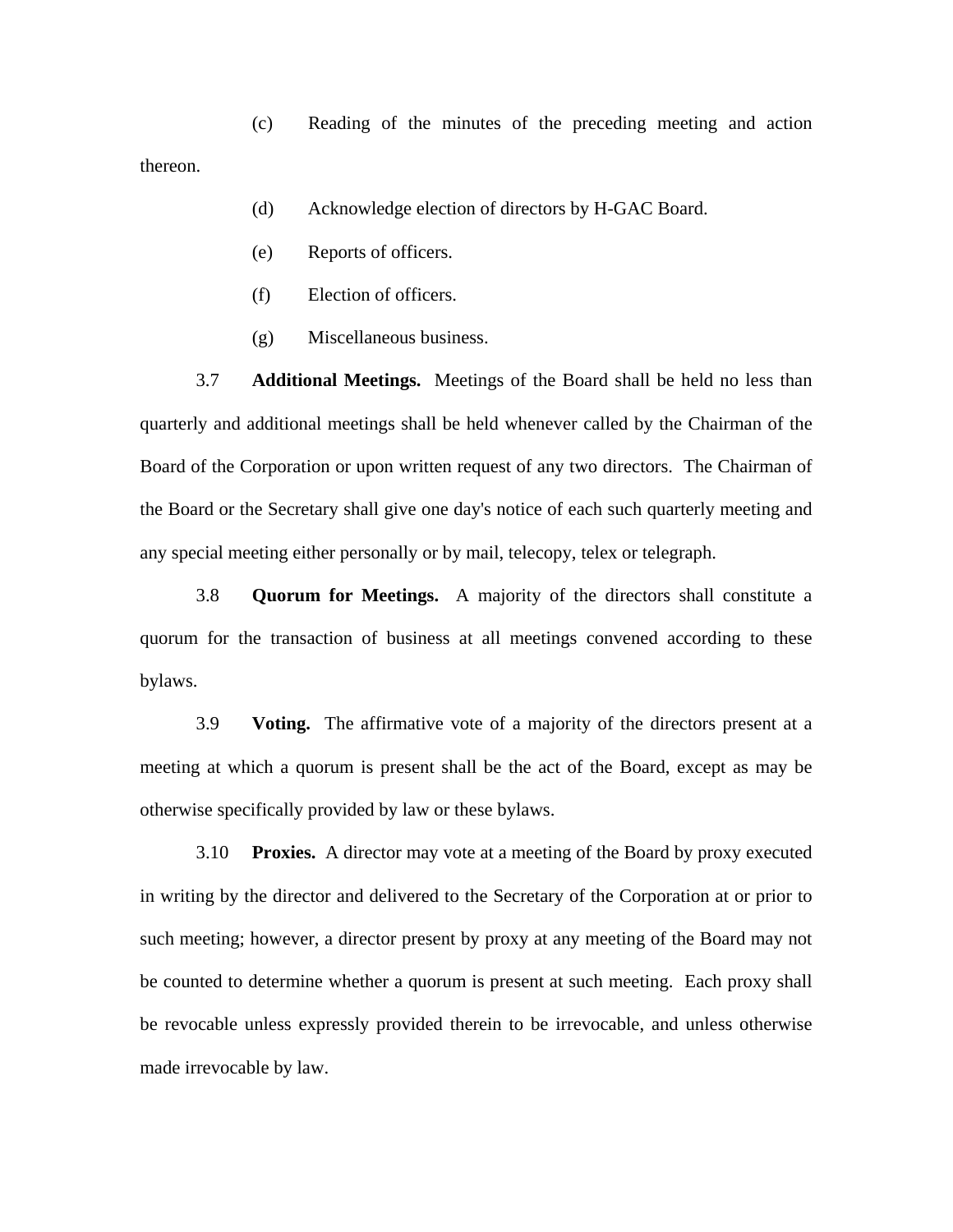3.11 **Compensation.** Directors, as such, shall not be entitled to any stated salary for their services but by resolution of the Board, expenses of attendance, if any, may be allowed for attendance at each meeting of the Board.

# **ARTICLE 4**

# **NOTICES**

4.1 **Form of Notice.** Whenever under the provisions of these bylaws, notice is required to be given to any director and no provision is made as to how such notice shall be given, it shall not be construed to mean personal notice, but any such notice may be given in writing by mail, postage prepaid, addressed to such director at such address as appears on the books of the Corporation. Any notice required or permitted to be given by mail shall be deemed to be given at the time when the same be thus deposited, postage prepaid, in the United States mail as aforesaid.

4.2 **Waiver.** Whenever any notice is required to be given to any director under the provisions of these bylaws, a waiver thereof in writing signed by the person or persons entitled to such notice, whether before or after the time stated therein, shall be equivalent to the giving of such notice.

#### **ARTICLE 5**

## **GENERAL OFFICERS**

5.1 **Election.** The officers of this Corporation shall be a Chair of the Board, a Vice Chair of the Board, a President, a Secretary/Treasurer and such other officers as may be determined and selected by the Board. The Board, at its first meeting and annually thereafter at the annual meeting, shall elect the officers. The officers so elected shall hold office for a period of one year and until their successors are elected and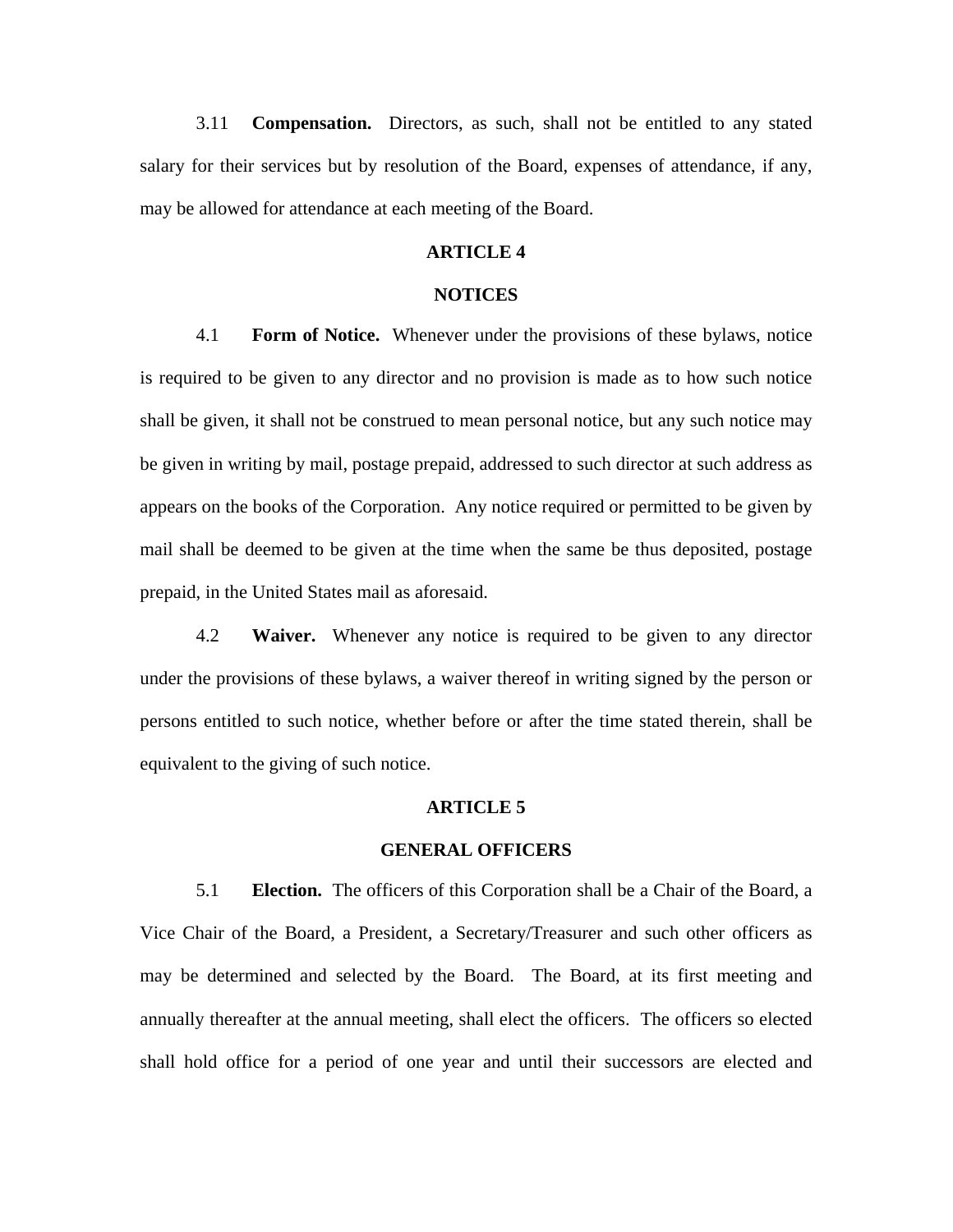qualify. The offices of President and Secretary/Treasurer may not be filled by the same person, but all other offices may be filled by the same person.

5.2 **Attendance at Meetings.** The Chair of the Board, and in his or her absence, the Vice Chair of the Board, and in his or her absence, the President, shall call meetings of the Board to order, and shall act as chairman of such meetings. The Secretary/Treasurer of the Corporation shall act as secretary of all such meetings, but in the absence of the Secretary/Treasurer the Chairman of the Board may appoint any person present to act as secretary of the meeting.

5.3 **Duties.** The principal duties of the several officers are as follows:

(a) Chair of the Board. He or she shall preside at all meetings of the Board, and may exercise the powers vested in him or her by the Board, by law of these bylaws, or which usually attach or pertain to such office.

(b) Vice Chair of the Board. When the Chair of the Board is not in attendance, he or she shall preside at all meetings of the Board. He or she shall exercise the powers vested in him or her by the Board, by law or these Bylaws or which usually attach or pertain to such office.

(c) President. The President shall be the chief executive officer of the Corporation. He or she shall have general charge and supervision of the business, property, and affairs of the Corporation. The President shall see that all orders and resolutions of the Board are carried into effect. The President shall sign and execute all legal documents and instruments in the name of the Corporation when authorized to do so by the Board and shall perform such other duties as may be assigned to him or her from time to time by the Board.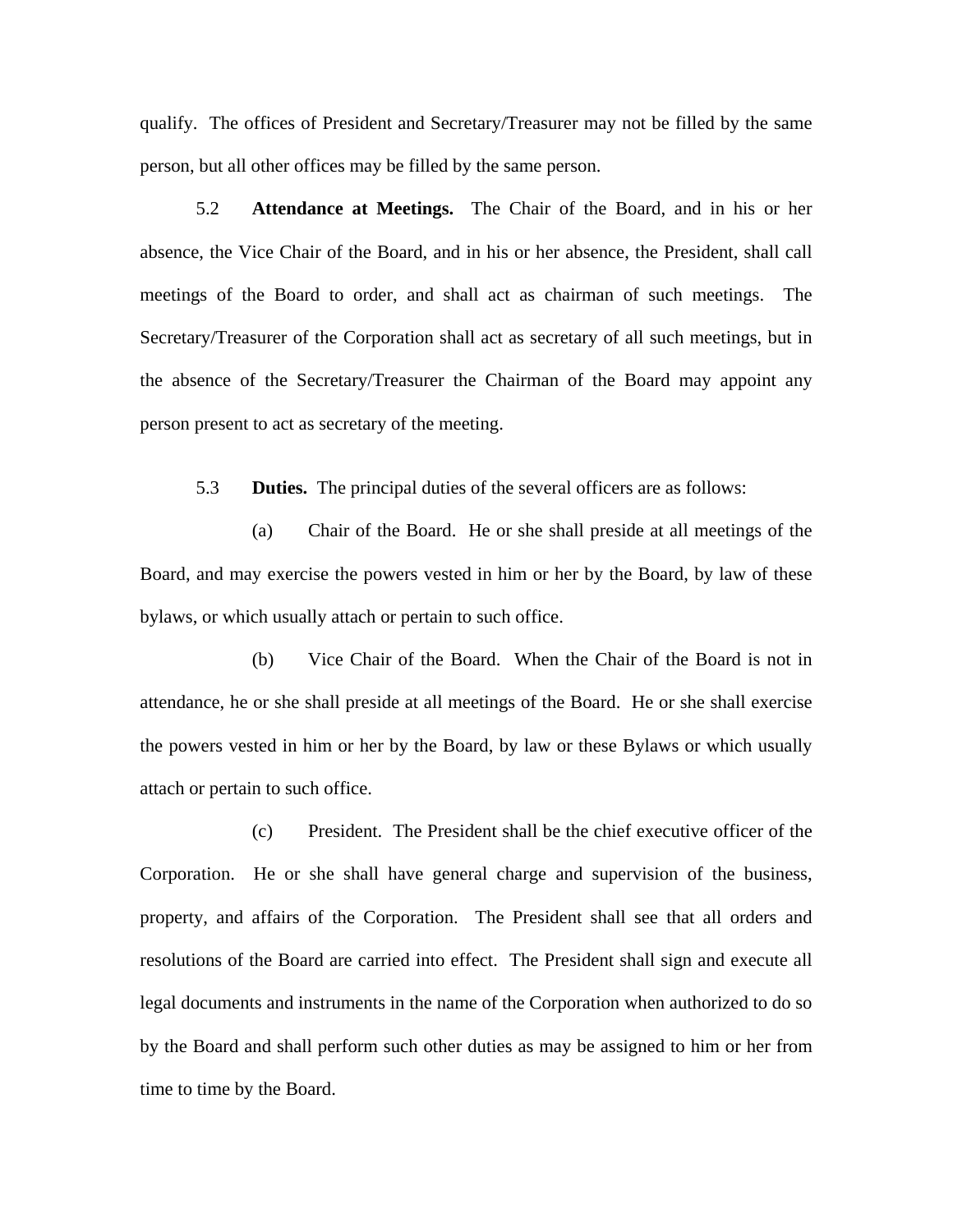(d) Secretary/Treasurer. The Secretary/Treasurer, or other officer designated by the Board, shall (i) have charge of the records and correspondence of the Corporation under the direction of the President, and shall be the custodian of the seal of the Corporation, (ii) give notice of and attend all meetings of the Board, (iii) take and keep true minutes of all meetings of the Board of which, ex officio, he or she shall be the secretary, (iv) keep account of all moneys, credits and property of the Corporation which shall come into his or her hands and keep an accurate account of all money received and discharged, (v) except as otherwise ordered by the Board, have the custody of all the funds and securities of the Corporation and shall deposit the same in such banks or depositories as the Board shall designate, (vi) keep proper books of account and other books showing at all times the amount of the funds and other property belonging to the Corporation, all of which books shall be open at all times to the inspection of the Board, (vii) submit a report of the accounts and financial condition of the Corporation at each annual meeting of the Board, (viii) under the direction of the Board, disburse all moneys and sign all checks and other instruments drawn on or payable out of the funds of the Corporation, which checks, however, must also be signed by the President, (ix) make such transfers and alterations in the assets of the Corporation as may be ordered by the Board, (x) in general, perform all the duties which are incident to the office of treasurer, subject to the Board, and (xi) perform such additional duties as may be prescribed from time to time by the Board. The Secretary/Treasurer shall give bond only if required by the Board. (Amended Feb. 19, 2002)

5.4 **Vacancies.** Whenever a vacancy shall occur in any general office of the Corporation, such vacancy shall be filled by the Chairman of the Board subject to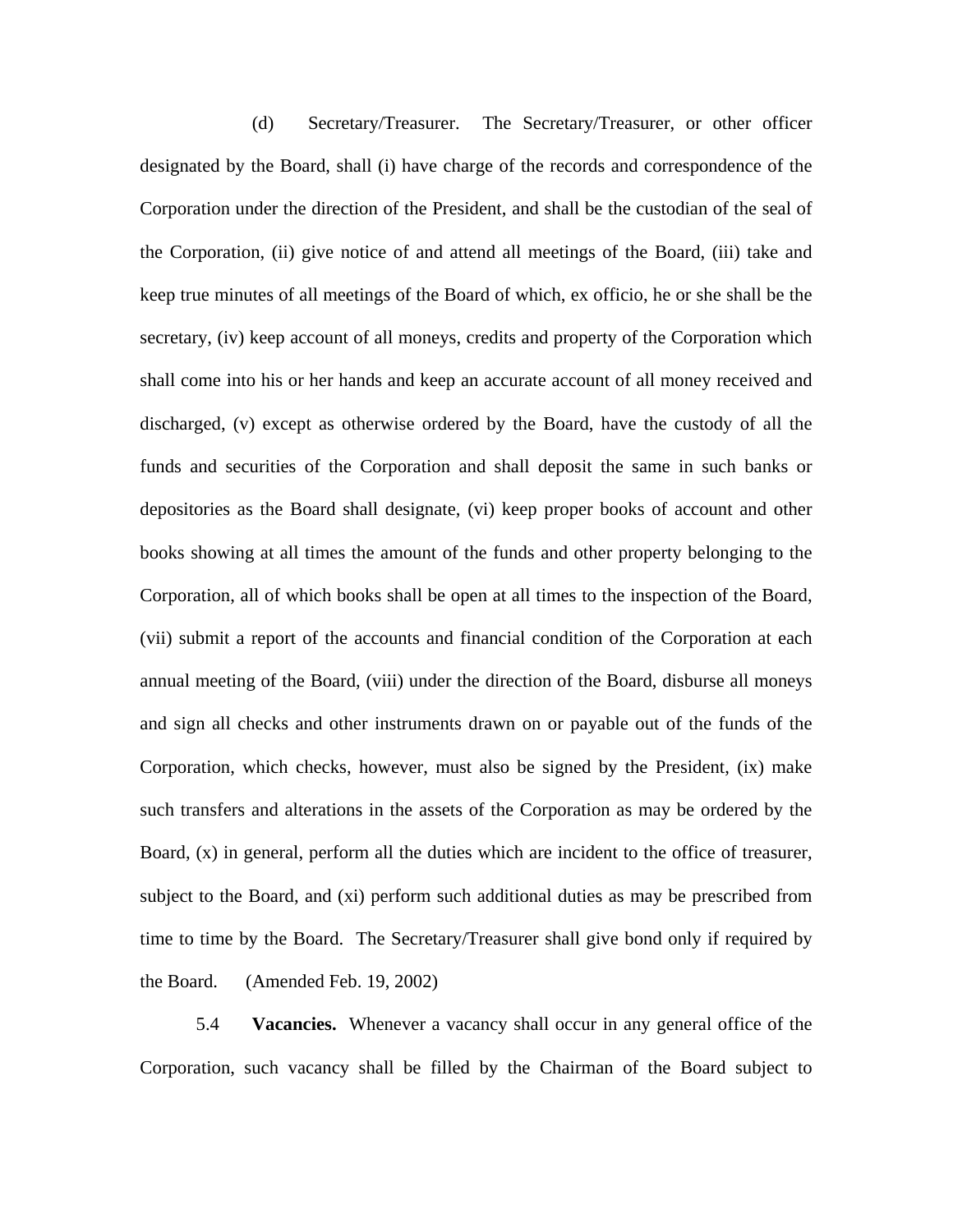ratification by the Board at its next meeting subsequent to such appointment. Such new officer shall hold office until the next annual meeting and until his or her successor is elected and qualifies.

## **ARTICLE 6**

# **APPOINTIVE OFFICERS AND AGENTS**

 The Board may appoint such officers and agents in addition to those provided for in Article 5, as may be deemed necessary, who shall have such authority and perform such duties as shall from time to time be prescribed by the Board. All appointive officers and agents shall hold their respective offices or positions at the pleasure of the Board, and may be removed from office or discharged at any time with or without cause; provided that removal without cause shall not prejudice the contract rights, if any, of such officers and agents.

#### **ARTICLE 7**

#### **EXECUTIVE COMMITTEE**

7.1 **Members.** The Board may, by resolution passed by a majority of the whole Board, establish an Executive Committee which shall consist of not less than two (2) directors, one of whom shall be the Chair of the Board and one of whom shall be the Vice Chair of the Board.

7.2 **Powers.** The Executive Committee shall have power to make investments of funds of the Corporation and to change the same, and from time to time to sell any part or all of the assets of the Corporation or any rights or privileges that may accrue thereon and to cause the same to be transferred by the proper officers of the Corporation.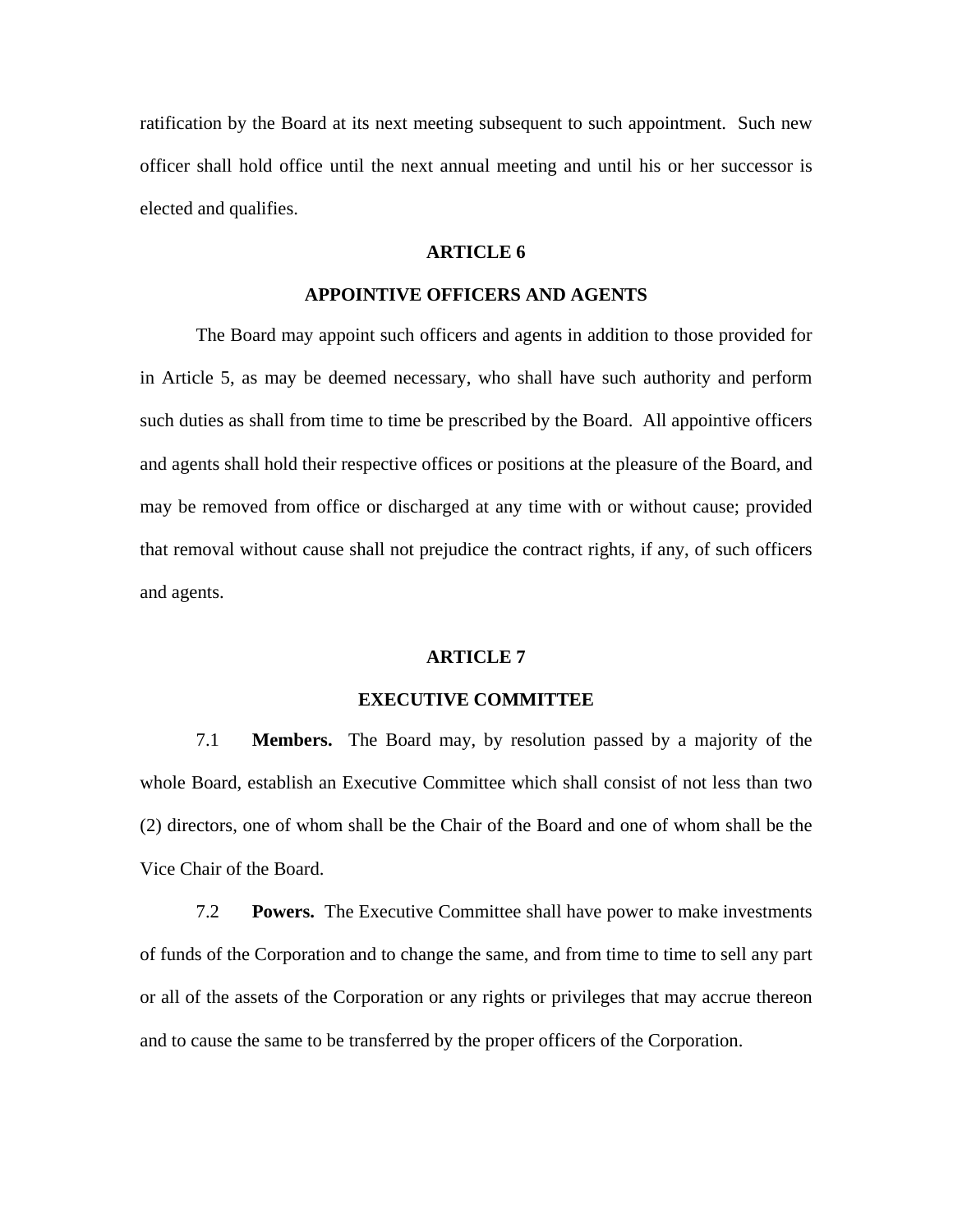During the intervals between meetings of the Board, the Executive Committee shall have the immediate charge, management and control of the activities and business affairs of the Corporation and have full power to do any and all things in relation to the affairs of the Corporation and to exercise any and all powers of the Board in the management and direction of the business and conduct of the affairs of the Corporation.

 The Executive Committee shall direct the manner in which the books and accounts of the Corporation shall be kept and cause to be examined from time to time the accounts and vouchers of the Secretary/Treasurer or designee and moneys received and paid out by the Secretary/Treasurer or designee.

 The Executive Committee shall keep a record of its proceedings and report the same to the Board at each succeeding meeting of the Board. (Amended Feb. 19, 2002)

7.3 **Quorum.** A majority of members of the Executive Committee shall constitute a quorum.

#### **ARTICLE 8**

#### **INDEMNIFICATION OF DIRECTORS AND OFFICERS**

8.1 **Indemnification**. Article 1396-2.22A of the Texas Non-Profit Corporation Act permits the Corporation to indemnify its present and former directors and officers to the extent and under the circumstances set forth therein. The Corporation hereby elects to and does hereby indemnify all such persons to the fullest extent permitted or required by such Article promptly upon request of any such person making a request for indemnity hereunder. Such obligation to so indemnify and to so make all necessary determination may be specifically enforced by resort to any court of competent jurisdiction. Further, the Corporation shall pay or reimburse the reasonable expenses of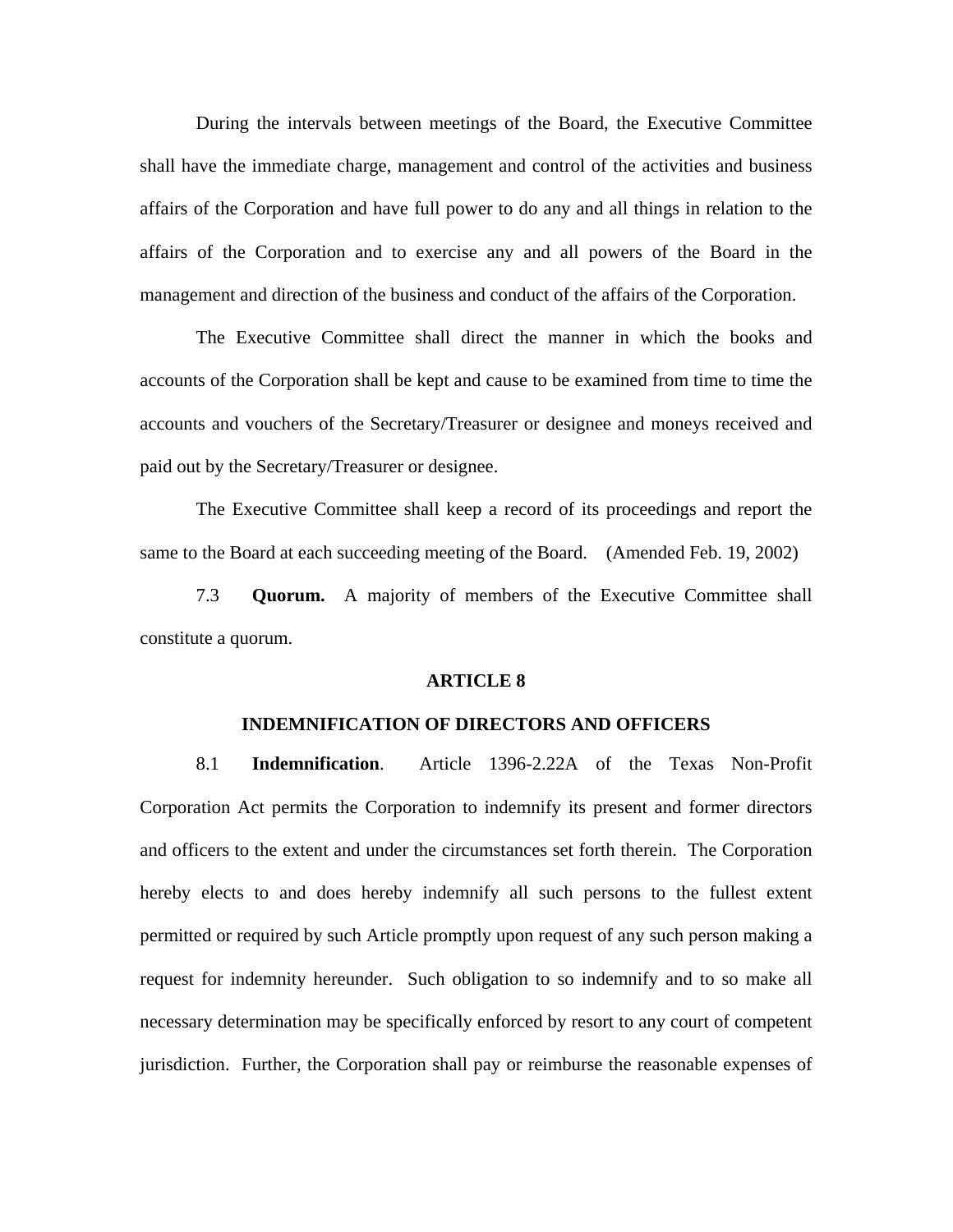such persons covered hereby in advance of the final disposition of any proceeding to the fullest extent permitted by such Article and subject to the conditions thereof.

# **ARTICLE 9**

# **AMENDMENTS**

 These bylaws may be amended only by the Board of Directors, save and except Article 3 of the bylaws.